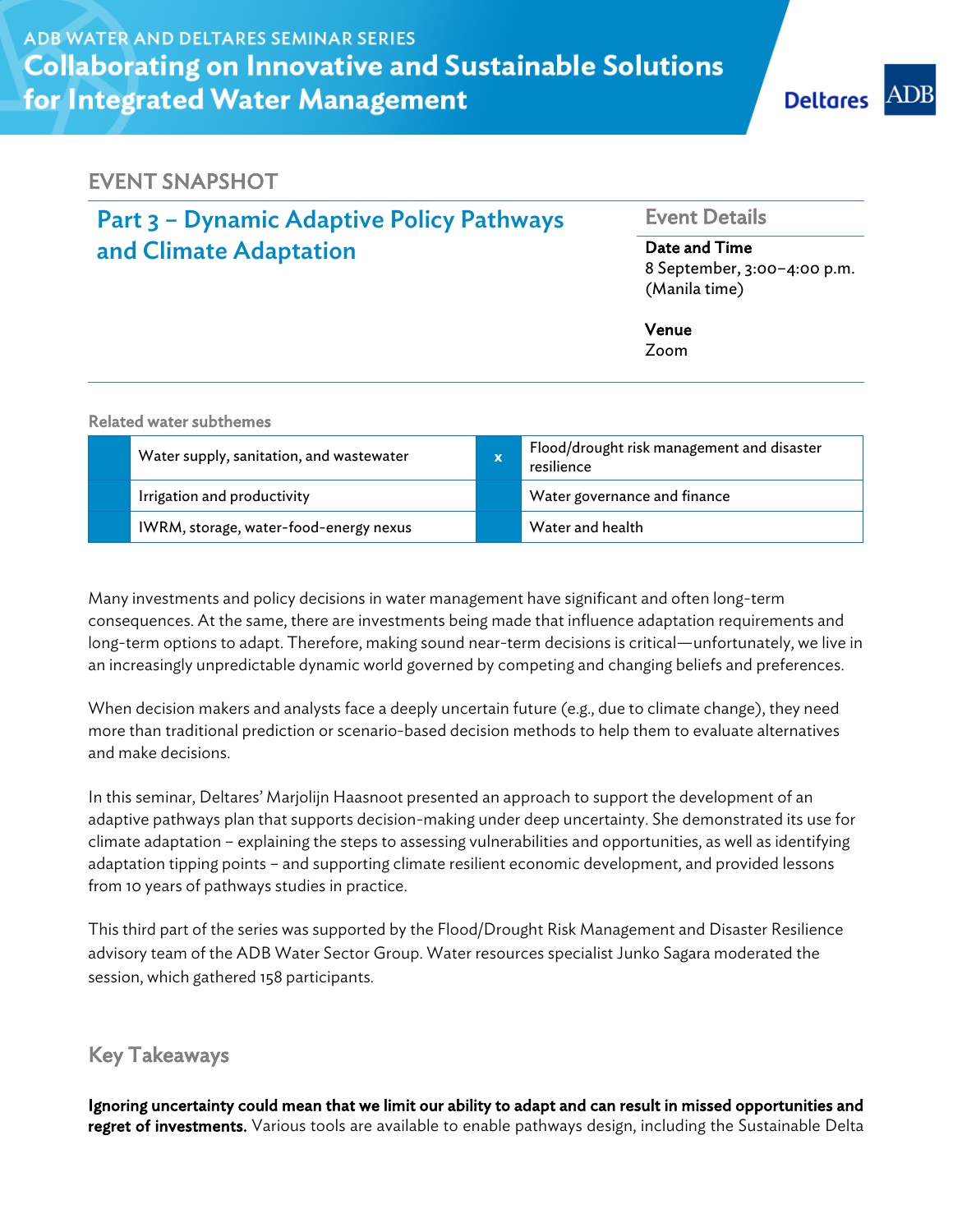Game to introduce the approach to people, a pathways generator tool, and systems models to assess performance of options and pathways.

Exploring pathways can help to map the solution space and assess when and how much to adapt. An analysis of pathways can be done in different phases from exploring narratives describing short-, mid-, and long-term options to more detailed model-based pathways. A pathways analysis can also be incorporated into other policy analysis approaches. For example, it has been adopted in guidelines on flood risk management (e.g. New Zealand, CRIDA guidance from AGWA).

Exploring pathways including transfer costs (the costs of course correction) over a longer time horizon (> 25 years) will help to will illuminate the path-dependency of decisions and avoid economic inefficiency and stranded assets if conditions change. Investment decisions about capital-intensive, long-lived infrastructure are challenging due to uncertainty about their future performance, particularly if the performance is sensitive to climate change. Such investments need to be evaluated over their total operational lifetime, during which socioeconomic and environmental changes can cause potential lock-ins and reduced options for future choices that lead to high costs to transfer to other options.

COVID-19 recovery investments can be an opportunity to accelerate climate adaptation. During and shortly after a crisis, crucial decisions are taken under time pressure that do not always consider long-term impacts and options. Using a pathways map can help to identify sustainable options that could contribute to achieving both short-term and long-term goals.

# "Under deep uncertainty decision-makers should aim for robust plans that can be adapted over time."

— Marjolijn Haasnoot

## About the Speaker



#### Marjolijn Haasnoot Environmental Scientist, Deltares marjolijn.haasnoot@deltares.nl

Dr. Marjolijn Haasnoot is an environmental scientist specializing in water management and integrated assessment modeling and decision making under deep uncertainty. She

is the initiator of the Dynamic Adaptive Policy Pathways approach. Her current research focuses on (adaptive) delta management and planning and climate change adaptation. Model-based adaptation pathways, fast integrated models, and signals for timely adaptation are key tools in this research. She is a lead author of the 6th Assessment Report of the IPCC.

Related Resources

Decision Making under Deep Uncertainty https://link.springer.com/book/10.1007/978-3-030-05252-2